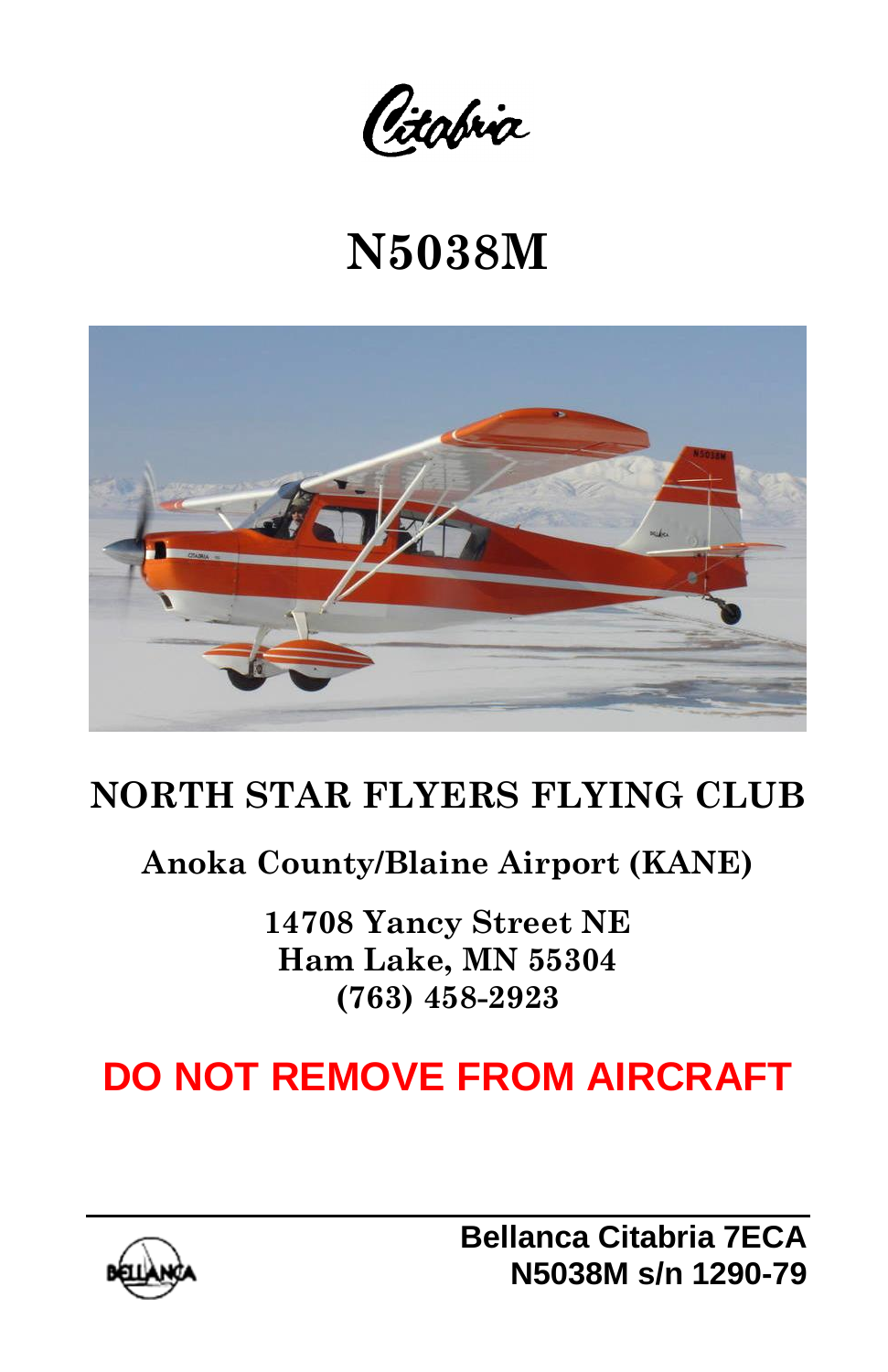Citabria

## **EMERGENCY CONTACT NUMBERS**

| Jack Shelton | (home)<br>(cell) | 763-413-3510<br>763-458-2923 |
|--------------|------------------|------------------------------|
| Cheryl Daml  | (home)<br>(cell) | 763-755-1321<br>612-272-9717 |
| Kurt Olson   | (cell)           | 763-218-2880                 |
| Dave Autio   | (home)<br>(cell) | 763-755-0350<br>763-229-4987 |

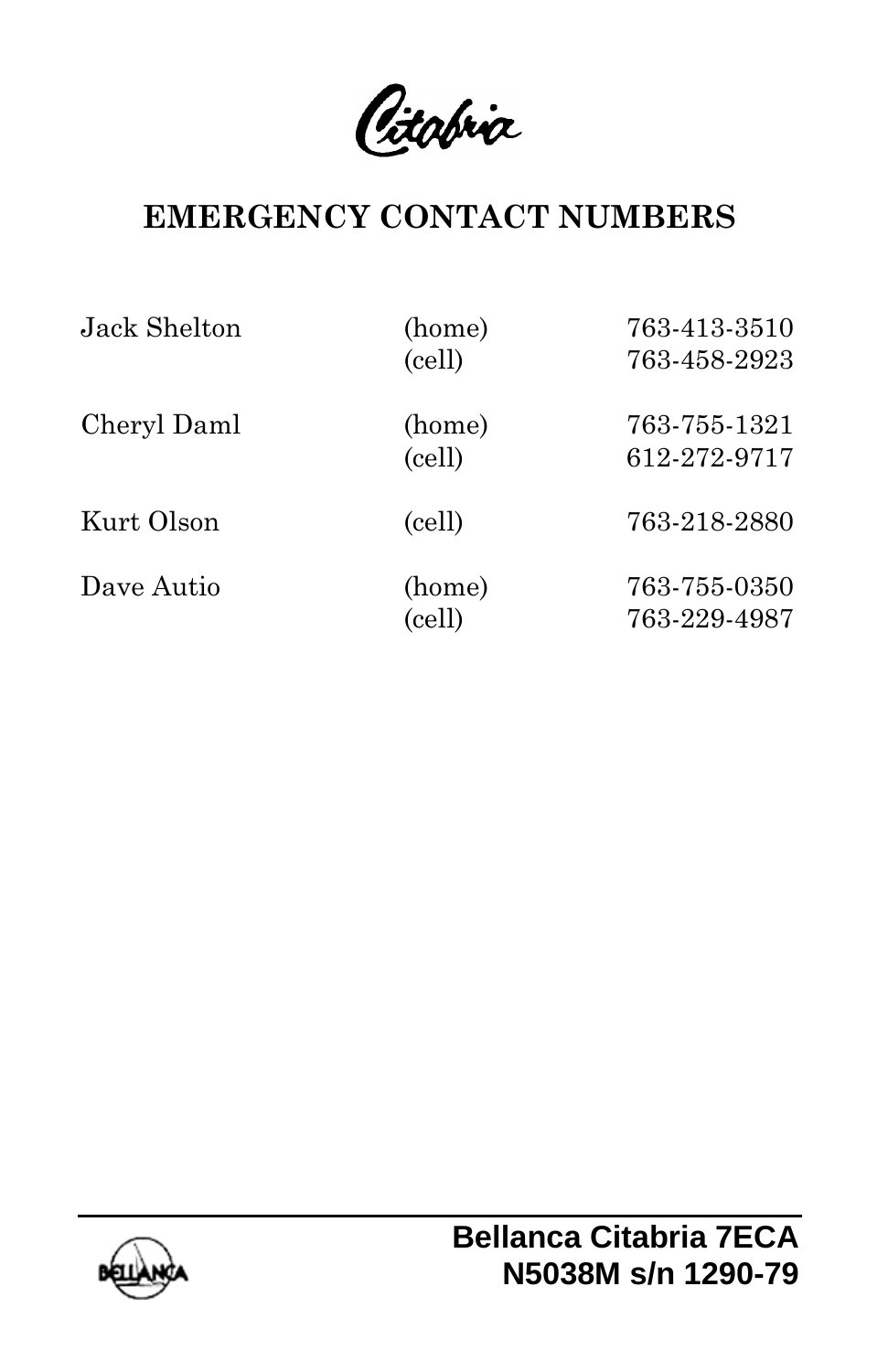Citabria

# **AIRSPEEDS FOR SAFE OPERATION**

**(Note: V speeds are book values in MPH.)**

| <b>V<sub>so</sub></b>           |    | 50  |
|---------------------------------|----|-----|
| $V_R$                           |    | 55  |
| $V_{X}$                         |    | 58  |
| $V_Y$                           |    | 69  |
| $V_A$ (MGW)                     |    | 120 |
| <b>V<sub>NO</sub></b>           |    | 120 |
| $V_{NE}$                        |    | 162 |
| $V_{ref}$                       |    | 70  |
| $V_G$                           |    | 65  |
| Max demonstrated crosswind (kt) | 17 |     |

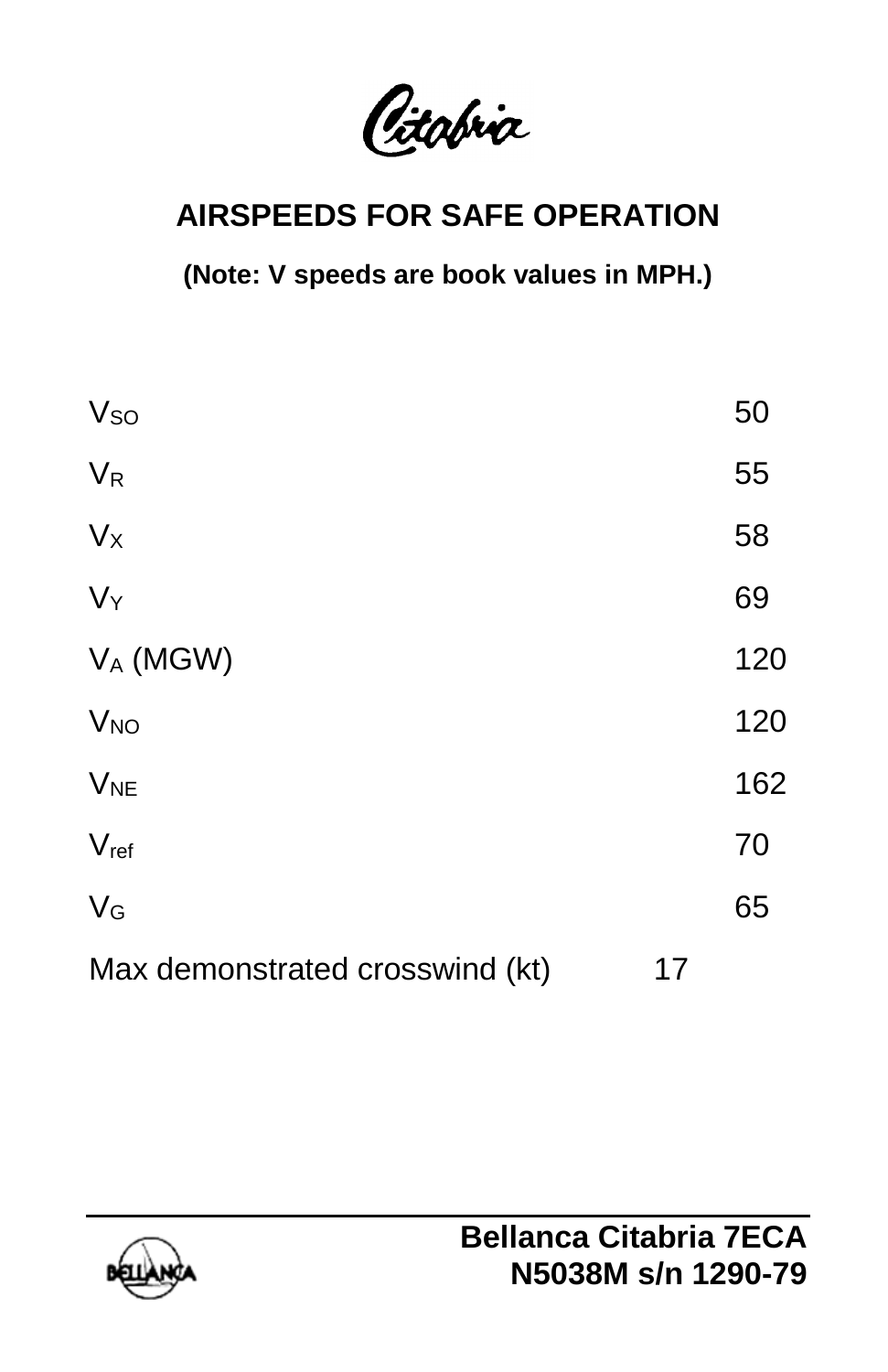

|                                            | Weight | Moment/1000 |
|--------------------------------------------|--------|-------------|
| Empty Weight                               | 1178   | 14.52       |
| Oil                                        | 9      | $-0.34$     |
| <b>Front Seat</b>                          |        |             |
| Rear Seat                                  |        |             |
| Baggage $(100# \text{max})$                |        |             |
| Fuel $(35 \text{ gal}/210 \# \text{ max})$ |        |             |
| <b>TOTAL</b>                               |        |             |

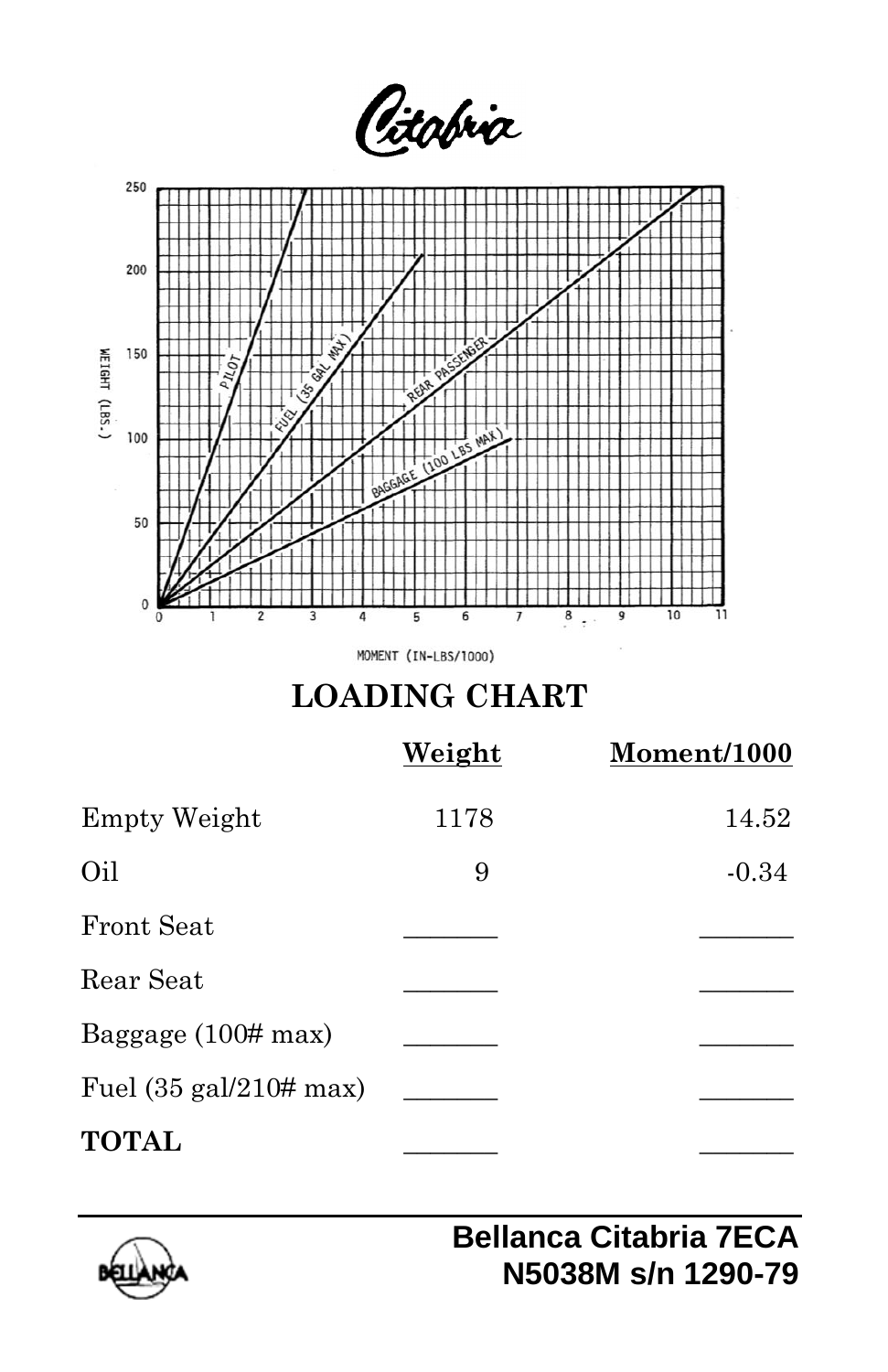Citabria

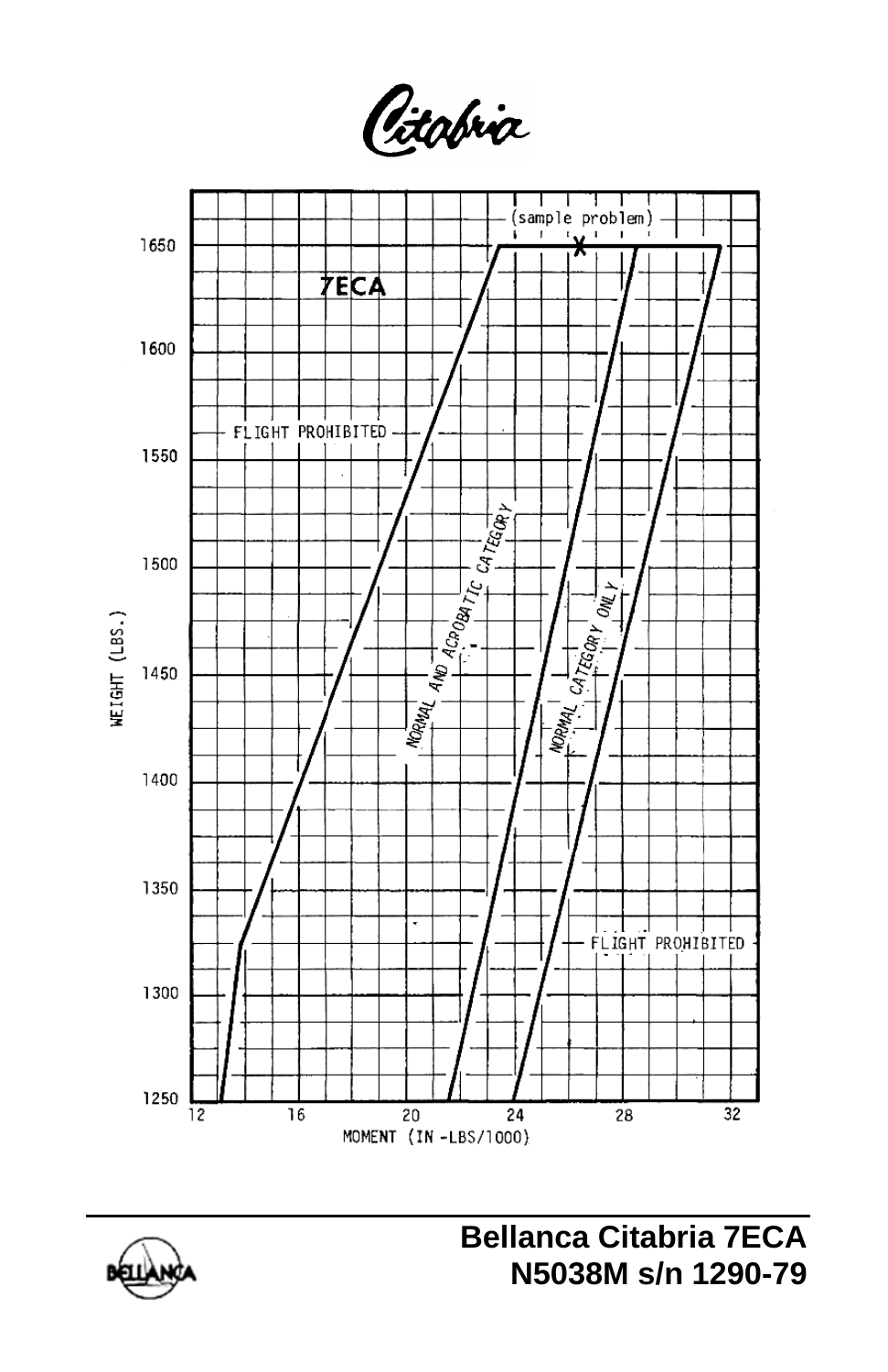Citabria

### **PREFLIGHT PROCEDURES**

#### CABIN

| Door pin CHECK         |  |
|------------------------|--|
| Fuel quantityCHECK     |  |
| Electrical switchesOFF |  |
| Magneto switches OFF   |  |
| Flight controlsCHECK   |  |
| Rear seat belt  SECURE |  |
| (if solo flight)       |  |
|                        |  |

#### RIGHT WING

| Aileron and spade  CHECK |  |
|--------------------------|--|
| Wing tip and light CHECK |  |
| Wing and struts CHECK    |  |
| Tiedown  REMOVE          |  |
| Pitot-static tube  CHECK |  |
| FuelCHECK                |  |

#### RIGHT MAIN GEAR

| Chocks REMOVE        |
|----------------------|
| Tires CHECK (24 PSI) |
| BrakesCHECK          |

#### NOSE

| Windshield CHECK          |
|---------------------------|
|                           |
| Cowl, door SECURED        |
| Alternator belt CHECK     |
| Propeller, spinner  CHECK |
| Air filterCHECK           |
| Landing lightCHECK        |
|                           |
|                           |

#### LEFT MAIN GEAR

| ChocksREMOVE         |
|----------------------|
| Tires CHECK (24 PSI) |
| BrakesCHECK          |

#### LEFT WING

Same as right wing, plus: Fuel vent...................... CLEAR

#### LEFT FUSELAGE

| Fabric CHECK           |  |
|------------------------|--|
| WindowsCHECK           |  |
| Fuel belly drain DRAIN |  |
| AntennasCHECK          |  |

#### EMPENNAGE

| StabilizersCHECK          |  |
|---------------------------|--|
| Bracing wiresCHECK        |  |
| Control surfaces CHECK    |  |
| Trim tab CHECK            |  |
| LightCHECK                |  |
| Tailwheel  CHECK (40 PSI) |  |
| TiedownREMOVE             |  |

#### RIGHT FUSELAGE

| Fabric CHECK  |  |
|---------------|--|
| WindowsCHECK  |  |
| AntennasCHECK |  |

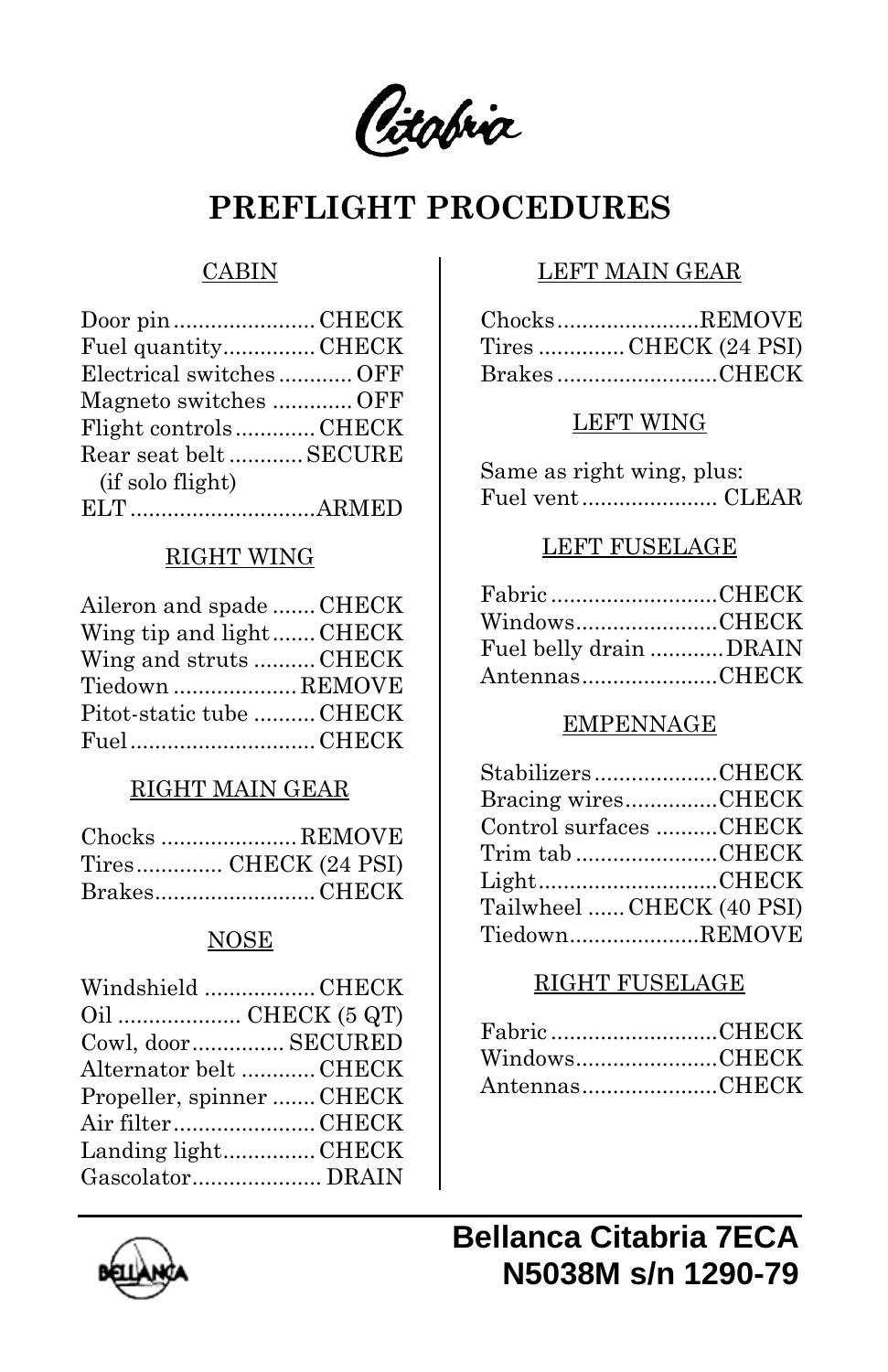Citabria

### **FLIGHT PROCEDURES**

#### BEFORE STARTING

| HarnessesFASTEN |  |
|-----------------|--|
|                 |  |
|                 |  |
|                 |  |

#### ENGINE START (COLD)

| Mixture FULL RICH |
|-------------------|
| PrimeAS REQUIRED  |
|                   |
|                   |
|                   |

#### ENGINE START (FLOODED)

| MixtureIDLE CUT-OFF      |  |
|--------------------------|--|
| Throttle  FULL OPEN      |  |
| Magneto switches OFF     |  |
| StarterENGAGE (5-10 sec) |  |

Repeat normal starting procedure without priming

#### AFTER STARTING

| Throttle 1000 RPM |  |
|-------------------|--|
| Oil pressureCHECK |  |
|                   |  |
|                   |  |

#### BEFORE TAKEOFF

| Elevator trim TAKEOFF         |  |
|-------------------------------|--|
| Fuel shutoff valve ON         |  |
| Mixture FULL RICH             |  |
| Flight controlsCHECK          |  |
| Instruments/radios  SET       |  |
| Throttle 1800 RPM             |  |
| Magnetos CHECK                |  |
| Carburetor heat CHECK, OFF    |  |
| Engine instrumentsCHECK       |  |
| Throttle 1000 RPM             |  |
| Lights AS REQUIRED            |  |
| Window CLOSED                 |  |
| Cabin door, top latch. CLOSED |  |

#### **TAKEOFF**

| BrakesHEELS ON FLOOR |
|----------------------|
| ThrottleFULL OPEN    |
|                      |
| Climb  Vx 58 MPH     |
| Vy 69 MPH            |

#### CRUISE

| Lights AS REQUIRED |
|--------------------|

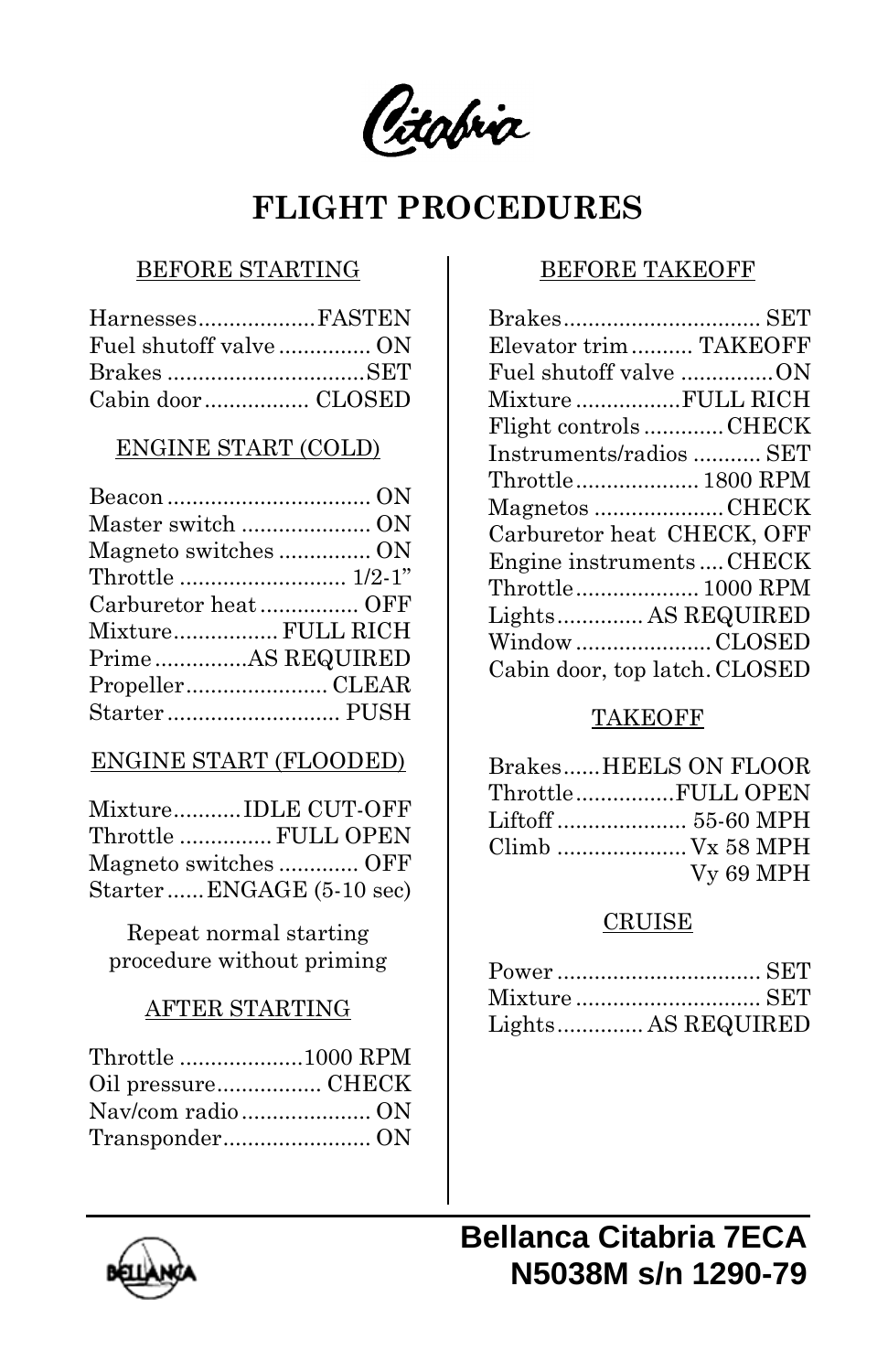Citabria

## **FLIGHT PROCEDURES**

#### **DESCENT**

Mixture ............................RICH A

#### LANDING

| Carb heat AS REQUIRED  | A  |
|------------------------|----|
| MixtureRICH            | N  |
| Harnesses FASTEN       | M  |
| Brakes HEELS ON FLOOR  | M  |
| Lights AS REQUIRED     | Li |
| Airspeed 70 MPH Normal | M  |
| 60 MPH Obstacle        | W  |
|                        |    |

Gusty winds: increase 5 MPH

### **AIRSPEED CORRECTION**

| IAS | CAS |
|-----|-----|
| 50  | 58  |
| 60  | 66  |
| 70  | 75  |
| 80  | 83  |
| 90  | 92  |
| 100 | 100 |
| 110 | 109 |
| 120 | 117 |
| 130 | 125 |
| 140 | 134 |
| 150 | 142 |
| 160 | 150 |
| 170 | 159 |
|     |     |

#### AFTER LANDING

| Transponder OFF   |
|-------------------|
| LightsAS REQUIRED |

#### SHUTDOWN

| Nav/com switch OFF           |  |
|------------------------------|--|
| Mixture  IDLE CUT-OFF        |  |
| MagnetosOFF                  |  |
| LightsOFF                    |  |
| Master switch OFF            |  |
| Write down times, fuel added |  |

### **STALL SPEEDS (CAS)**

| <b>Bank Angle</b> | <b>MPH</b> |
|-------------------|------------|
| 0                 | 51         |
| 20                | 53         |
| 40                | 58         |
| 60                | 72         |
|                   |            |



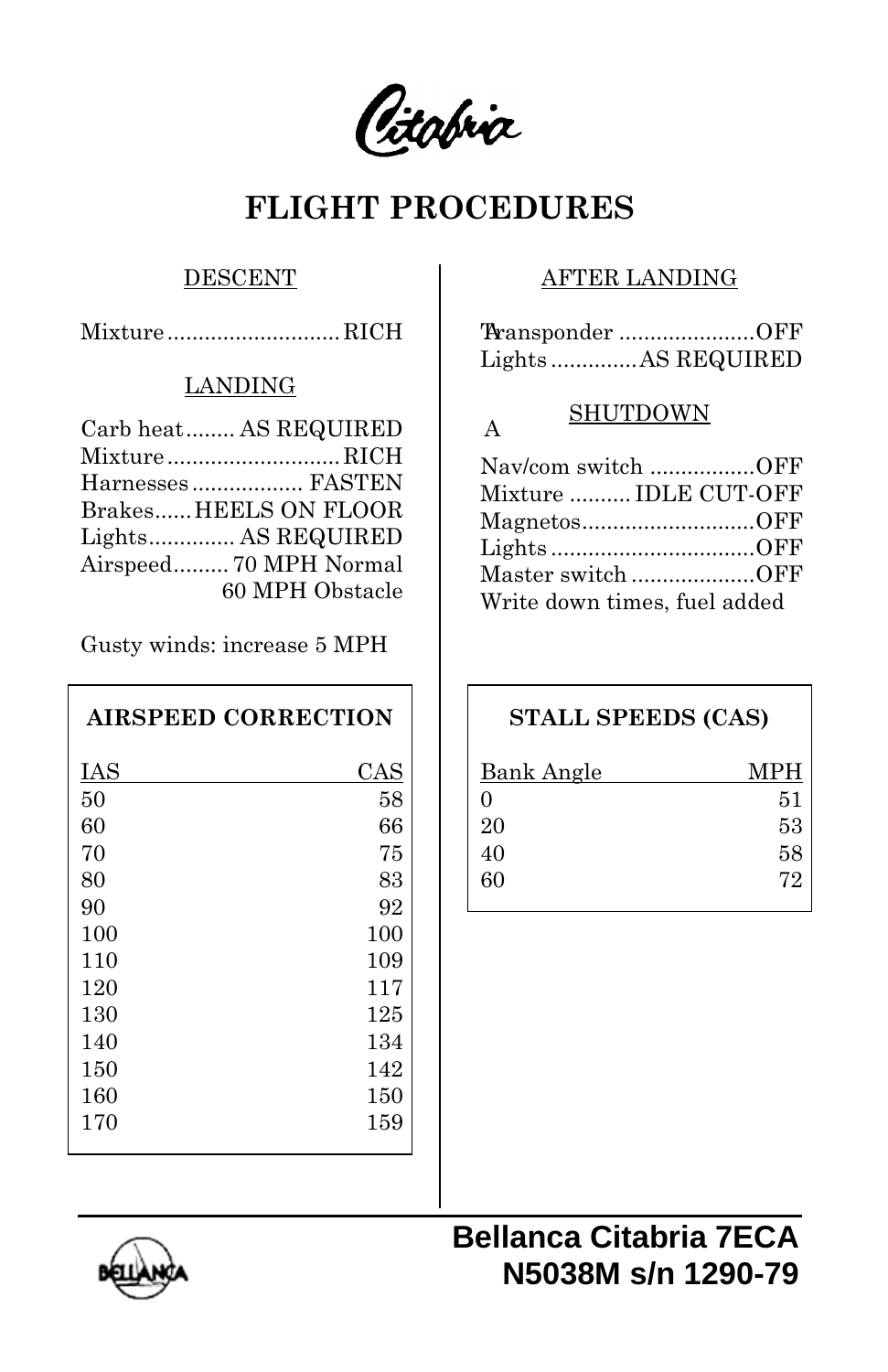Citabria

# **TAKEOFF/CLIMB PERFORMANCE**

**Max gross weight, hard dry runway, zero wind**

| PA                | Temp             | T/O               | $50$ ft | ROC   |
|-------------------|------------------|-------------------|---------|-------|
| (f <sub>t</sub> ) | (0F)             | (f <sub>t</sub> ) | Obst    | (fpm) |
| S.L.              | $\boldsymbol{0}$ | 340               | 716     | 800   |
|                   | 20               | $372\,$           | 768     | 775   |
|                   | 40               | 415               | 832     | 750   |
|                   | 60               | 455               | 895     | 725   |
|                   | 80               | 496               | 961     | 700   |
|                   | 100              | 544               | 1034    | 675   |
| $\,2000\,$        | $\boldsymbol{0}$ | 407               | 860     | 685   |
|                   | 20               | 444               | 929     | 660   |
|                   | 40               | 492               | 1004    | 635   |
|                   | 60               | 543               | 1086    | 610   |
|                   | 80               | 597               | 1174    | 585   |
|                   | 100              | 655               | 1269    | 433   |
| 4000              | $\overline{0}$   | 482               | 1043    | 575   |
|                   | 20               | 538               | 1147    | 360   |
|                   | 40               | 589               | 1239    | 520   |
|                   | 60               | 640               | 1329    | 495   |
|                   | 80               | 690               | 1432    | 470   |
|                   | 100              | 788               | 1580    | 450   |
| 6000              | $\overline{0}$   | 576               | 1301    | 385   |
|                   | 20               | 640               | 1432    | 435   |
|                   | 40               | 707               | 1562    | 410   |
|                   | 60               | 789               | 1716    | 385   |
|                   | 80               | 858               | 1858    | 365   |
|                   | 100              | 968               | 2058    | 340   |
| 8000              | $\overline{0}$   |                   |         | 350   |
|                   | 20               |                   |         | 325   |
|                   | 40               |                   |         | 300   |
|                   | 60               |                   |         | 275   |
|                   | 80               |                   |         | 245   |
|                   | 100              |                   |         | 225   |

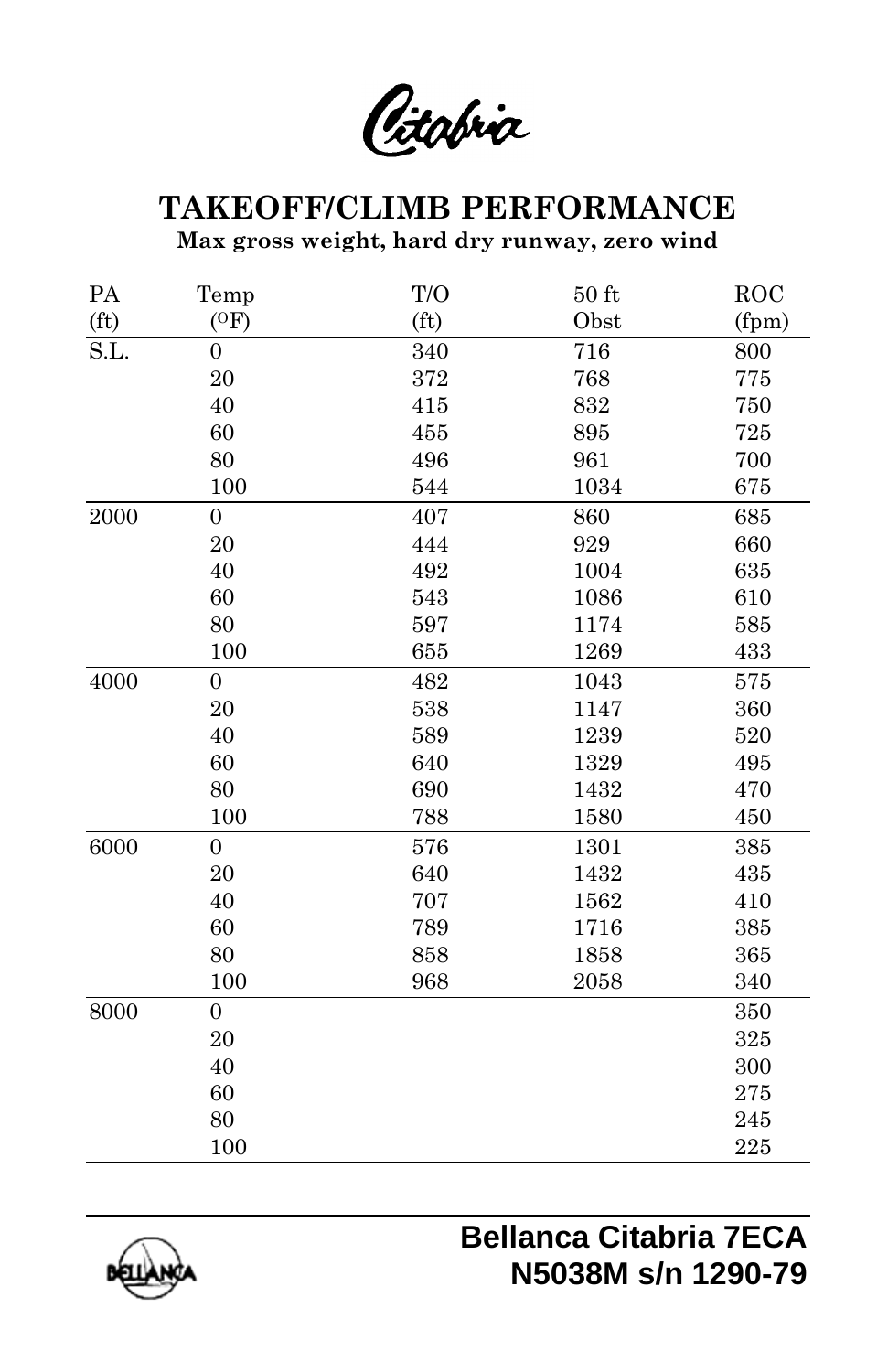Citabria

### **CRUISE PERFORMANCE**

**Max gross weight, no reserve**

| ALT.  | <b>RPM</b> | BHP           | <b>TAS</b> | GPH | ENDUR-      | RANGE    |
|-------|------------|---------------|------------|-----|-------------|----------|
| Feet  |            | $\frac{0}{0}$ | <b>MPH</b> |     | <b>ANCE</b> | Sta. Mi. |
| 2500  | 2800       | 90            | 122        | 9.6 | 3.6         | 445      |
|       | 2700       | 76            | 117        | 8.0 | 4.4         | 510      |
|       | 2600       | 66            | 113        | 5.9 | 5.9         | 670      |
|       | 2500       | 59            | 108        | 5.2 | 6.7         | 725      |
|       | 2400       | 53            | 104        | 4.7 | 7.4         | 770      |
|       | 2300       | 49            | 100        | 4.3 | 8.1         | 810      |
|       | 2200       | 45            | 96         | 4.0 | 8.8         | 840      |
| 5000  | 2800       | 83            | 123        | 8.9 | 3.9         | 480      |
|       | 2700       | 72            | 118        | 6.3 | 5.6         | 655      |
|       | 2600       | 63            | 114        | 5.6 | 6.3         | 710      |
|       | 2500       | 56            | 108        | 4.9 | 7.1         | 770      |
|       | 2400       | 51            | 104        | 4.5 | 7.8         | 805      |
|       | 2300       | 47            | 99         | 4.1 | 8.5         | 845      |
|       | 2200       | 43            | 94         | 3.8 | 9.2         | 865      |
| 7500  | 2800       | 77            | 124        | 8.2 | 4.3         | 525      |
|       | 2700       | 67            | 119        | 5.9 | 5.9         | 705      |
|       | 2600       | 60            | 114        | 5.2 | 6.7         | 765      |
|       | 2500       | 53            | 109        | 4.7 | 7.4         | 810      |
|       | 2400       | 48            | 103        | 4.3 | 8.1         | 835      |
|       | 2300       | 44            | 98         | 3.9 | 9.0         | 875      |
|       | 2200       | 41            | 92         | 3.6 | 9.7         | 890      |
| 10000 | 2800       | 70            | 124        | 6.2 | 5.6         | 700      |
|       | 2700       | 62            | 119        | 5.5 | 6.4         | 755      |
|       | 2600       | 56            | 114        | 4.9 | 7.1         | 810      |
|       | 2500       | 50            | 107        | 4.4 | 8.0         | 855      |
|       | 2400       | 46            | 101        | 4.0 | 8.8         | 880      |
|       | 2300       | 42            | 93         | 3.7 | 9.5         | 880      |

**Notes: (1) 75% power maximum cruise**

**(2) Leaned at 75% or lower power settings**

**(3) Full rich above 75% power settings**

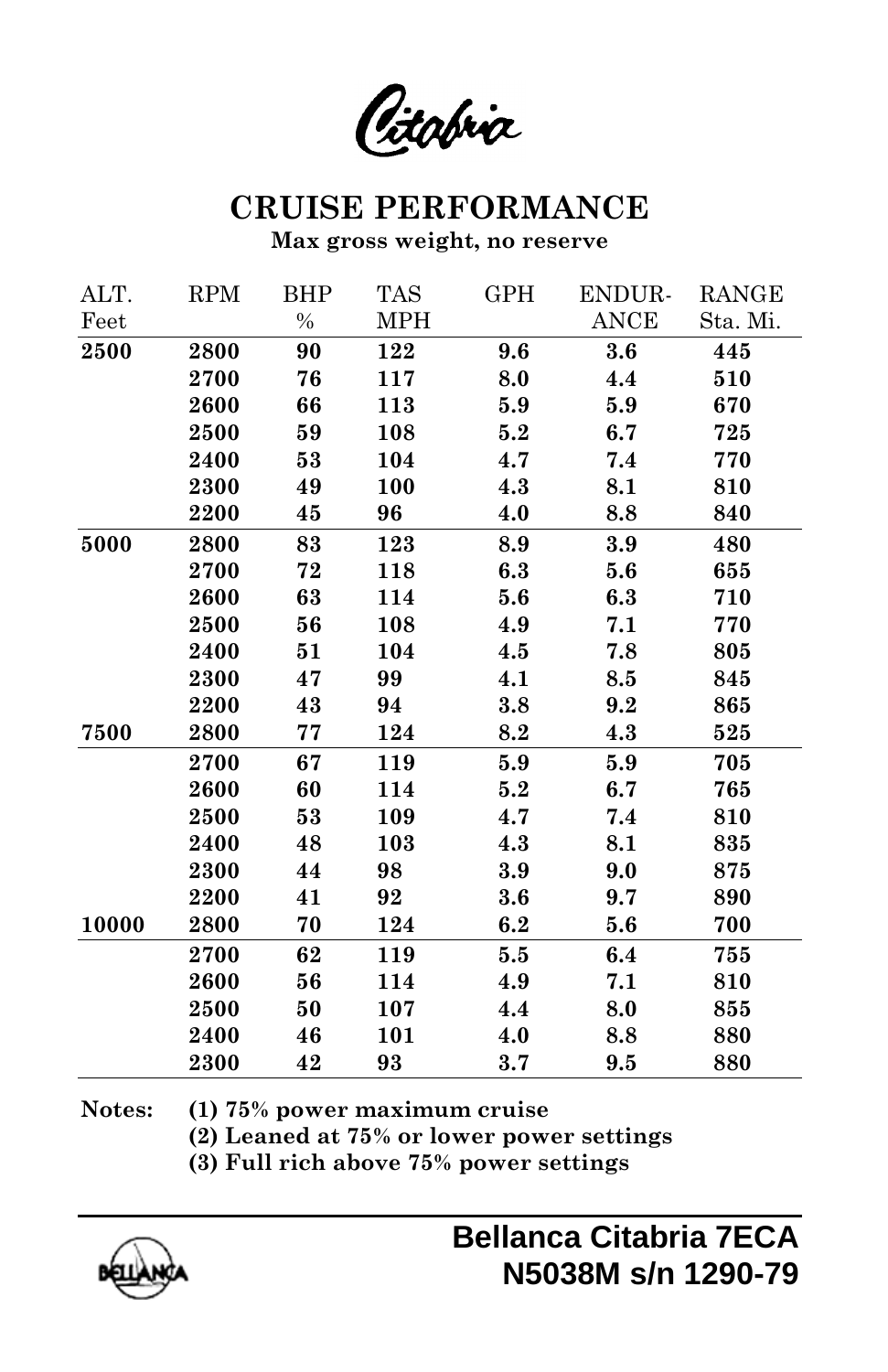Citabria

### **LANDING DISTANCE 60 MPH, hard dry runway, MGW, zero wind**

| Altitude | Temp | Ground roll | Over 50 ft.    |
|----------|------|-------------|----------------|
| (feet)   | (0F) | (feet)      | obstacle (ft.) |
| S.L.     | 59   | 400         | 775            |
| 2500     | 50   | 430         | 805            |
| 5000     | 41   | 465         | 840            |
| 7500     | 32   | 500         | 875            |

### **MANEUVER ENTRY SPEEDS (CAS)**

| Chandelle, lazy eights | 120 MPH           |
|------------------------|-------------------|
| Barrel or slow roll    | <b>120 MPH</b>    |
| Immelman               | 145 MPH           |
| Loop or cloverleaf     | 140 MPH           |
| Split S                | <b>80 MPH</b>     |
| Snap roll              | <b>85 MPH</b>     |
| Vertical reverse       | <b>85 MPH</b>     |
| Cuban eight            | 145 MPH           |
| <b>Spins</b>           | Slow deceleration |
|                        |                   |

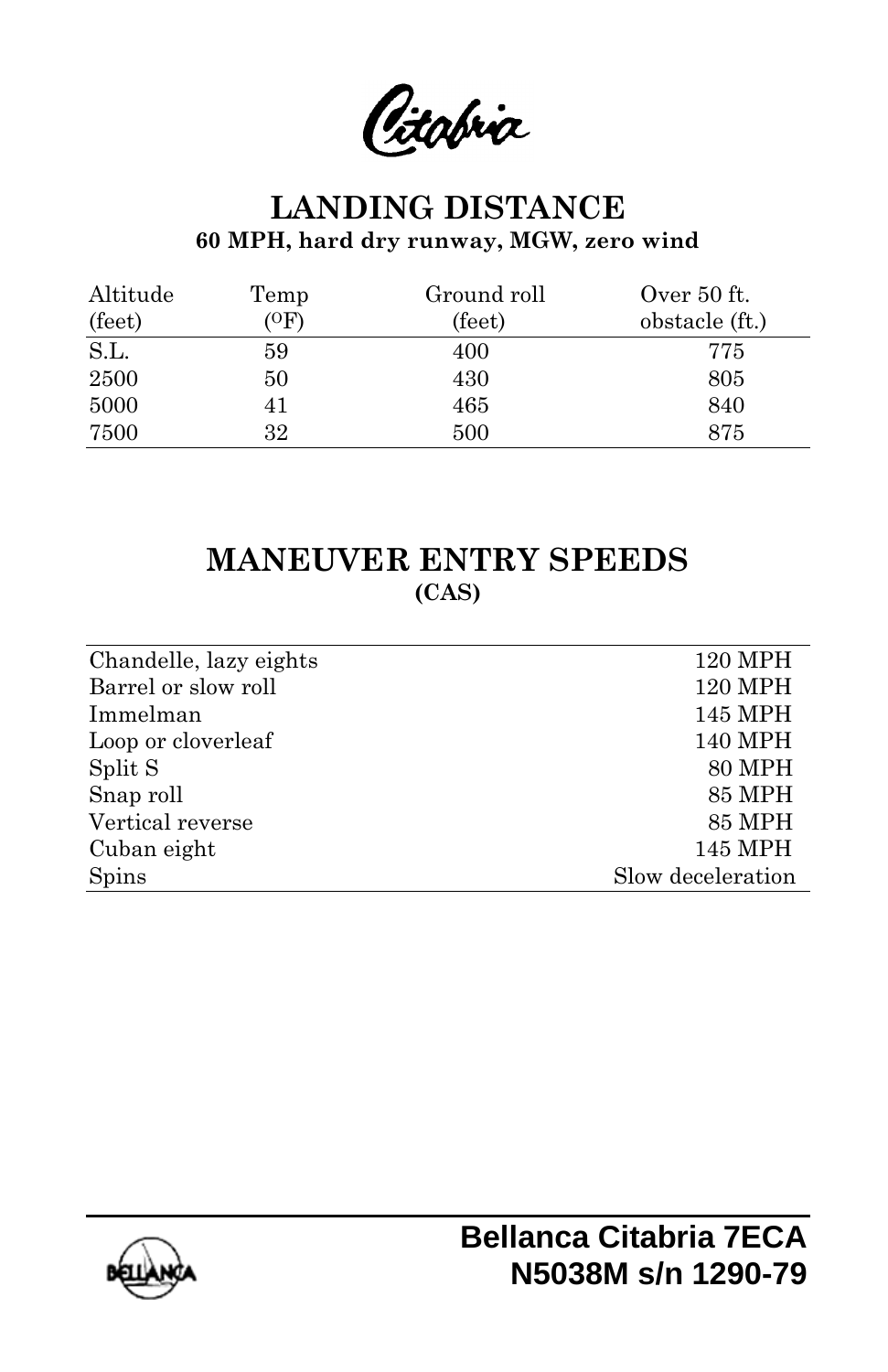(itabria

# **EMERGENCY PROCEDURES**

#### ENGINE FIRE DURING START

| CrankingCONTINUE     |
|----------------------|
| Mixture IDLE CUT-OFF |
| ThrottleFULL OPEN    |

If fire persists:

| Fuel shut-off valve  OFF |  |
|--------------------------|--|
| Electrical switchesOFF   |  |
| Magneto switches OFF     |  |

Abandon aircraft

#### ENGINE FIRE IN FLIGHT

|  | MixtureIDLE CUT-OFF         |
|--|-----------------------------|
|  | Fuel shut-off valve  OFF    |
|  | Electrical switchesOFF      |
|  | Magneto switches OFF        |
|  | Cabin heat OFF (front/rear) |
|  | Fire EXTINGUISH             |

#### ELECTRICAL FIRE

| Electrical switchesOFF |  |
|------------------------|--|
| Air vents AS REQUIRED  |  |
| Fire EXTINGUISH        |  |

| If fire is out:       |  |
|-----------------------|--|
|                       |  |
| Electrical switchesON |  |

#### ALTERNATOR FAILURE

Master switch .............. CYCLE

If battery discharge continues:

Nonessential electrics .......OFF

Land as soon as practicable.

If only one circuit appears to be inoperative, remove and replace the suspected fuse.

#### ENGINE FAILURE ON TAKEOFF

If sufficient runway remains:

Throttle ......................CLOSED Land straight ahead

If airborne and sufficient altitude permits, attempt an engine restart:

| Fuel shut-off valveON     |  |
|---------------------------|--|
| Mixture  FULL RICH        |  |
| Carburetor heat ON (Full) |  |
| Magneto switchesON        |  |

If power is not restored, proceed with forced landing.